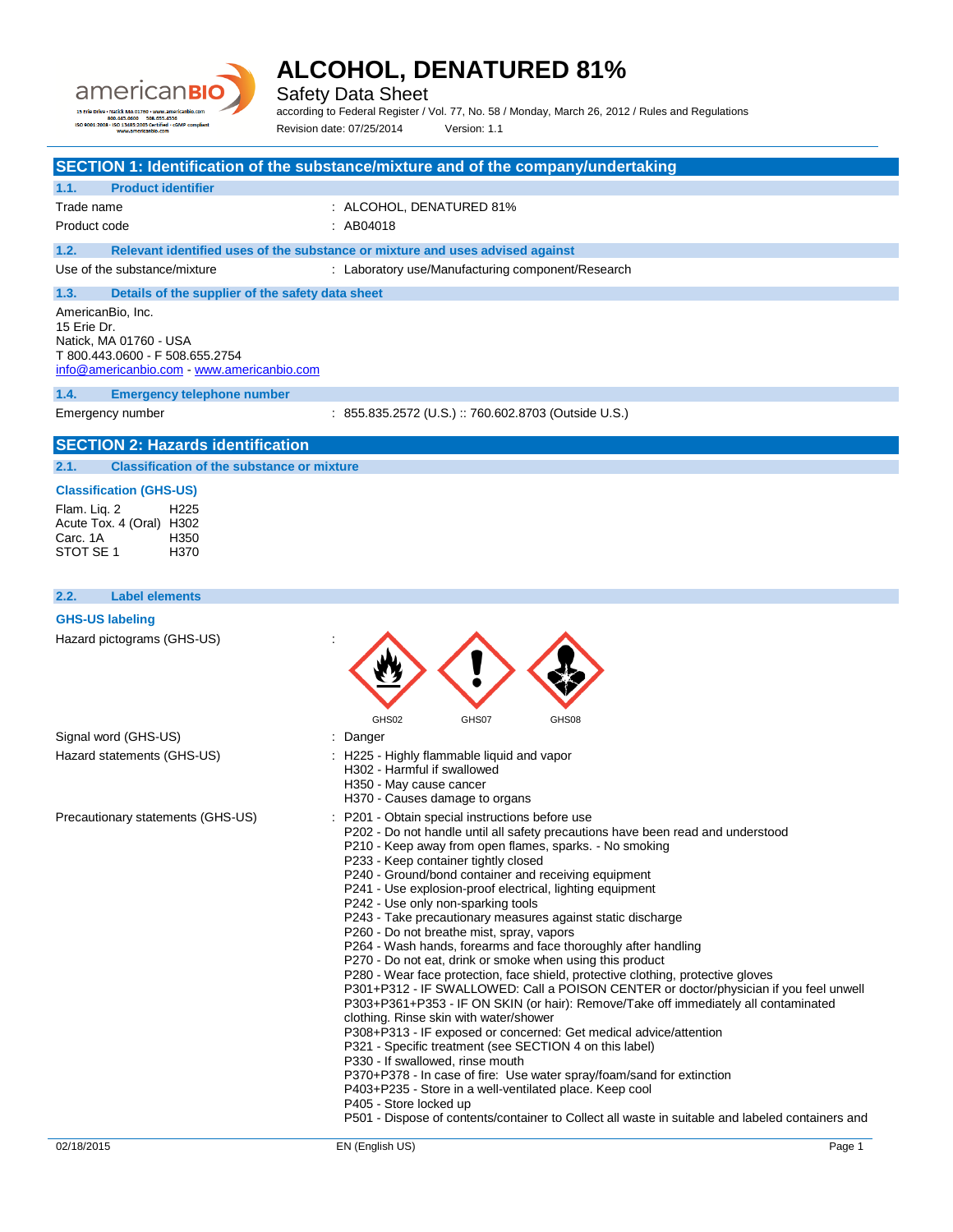Safety Data Sheet

according to Federal Register / Vol. 77, No. 58 / Monday, March 26, 2012 / Rules and Regulations

dispose according to local legislation

#### **2.3. Other hazards**

### No additional information available

## **2.4. Unknown acute toxicity (GHS-US)**

No data available

## **SECTION 3: Composition/information on ingredients**

### **3.1. Substance**

#### Not applicable

Full text of H-phrases: see section 16

#### **3.2. Mixture**

| <b>Name</b>                        | <b>Product identifier</b> | $\frac{9}{6}$ | <b>Classification (GHS-US)</b>                                                                                                       |
|------------------------------------|---------------------------|---------------|--------------------------------------------------------------------------------------------------------------------------------------|
| ethanol                            | (CAS No) 64-17-5          | < 80          | Flam. Lig. 2, H225<br>Carc. 1A, H350                                                                                                 |
| water, reagent grade, usp purified | (CAS No) 7732-18-5        | 15 - 20       | Not classified                                                                                                                       |
| isopropyl alcohol                  | (CAS No) 67-63-0          | < 5           | Flam. Lig. 2, H225<br>STOT SE 3, H336                                                                                                |
| methanol                           | (CAS No) 67-56-1          | < 5           | Flam. Lig. 2, H225<br>Acute Tox. 3 (Oral), H301<br>Acute Tox. 3 (Dermal), H311<br>Acute Tox. 3 (Inhalation), H331<br>STOT SE 1, H370 |

### **SECTION 4: First aid measures**

| <b>Description of first aid measures</b><br>4.1.                    |                                                                                                                                                                                                                                                                                                    |  |
|---------------------------------------------------------------------|----------------------------------------------------------------------------------------------------------------------------------------------------------------------------------------------------------------------------------------------------------------------------------------------------|--|
| First-aid measures general                                          | : Never give anything by mouth to an unconscious person. If you feel unwell, seek medical advice<br>(show the label where possible). Call a POISON CENTER or doctor/physician. Specific treatment<br>(see If you feel unwell, seek medical advice (show the label where possible), on this label). |  |
| First-aid measures after inhalation                                 | : Remove to fresh air and keep at rest in a position comfortable for breathing.                                                                                                                                                                                                                    |  |
| First-aid measures after skin contact                               | : Rinse skin with water/shower. Remove/Take off immediately all contaminated clothing.                                                                                                                                                                                                             |  |
| First-aid measures after eye contact                                | : Remove contact lenses, if present and easy to do. Continue rinsing. Rinse cautiously with water<br>for several minutes. Obtain medical attention if pain, blinking or redness persist.                                                                                                           |  |
| First-aid measures after ingestion                                  | : Rinse mouth. Do NOT induce vomiting. Obtain emergency medical attention. Call a POISON<br>CENTER/doctor/physician if you feel unwell.                                                                                                                                                            |  |
| 4.2.<br>Most important symptoms and effects, both acute and delayed |                                                                                                                                                                                                                                                                                                    |  |
| Symptoms/injuries                                                   | : Causes damage to organs.                                                                                                                                                                                                                                                                         |  |
| Symptoms/injuries after inhalation                                  | : May cause cancer by inhalation.                                                                                                                                                                                                                                                                  |  |
| Symptoms/injuries after ingestion                                   | : Swallowing a small quantity of this material will result in serious health hazard.                                                                                                                                                                                                               |  |
| 4.3.                                                                | Indication of any immediate medical attention and special treatment needed                                                                                                                                                                                                                         |  |
| No additional information available                                 |                                                                                                                                                                                                                                                                                                    |  |
| <b>CECTION E: Eirofiabting moneures</b>                             |                                                                                                                                                                                                                                                                                                    |  |

**SECTION 5: Firefighting measures 5.1. Extinguishing media** suitable extinguishing media : Foam. Dry powder. Carbon dioxide. Water spray. Sand. Unsuitable extinguishing media : Do not use a heavy water stream. **5.2. Special hazards arising from the substance or mixture** Fire hazard **in the summable in the set of the S** Highly flammable liquid and vapor. Explosion hazard **in the state of the state of the state of the state of the state of the state of the state of the state of the state of the state of the state of the state of the state of the state of the state of the st 5.3. Advice for firefighters** Firefighting instructions : Use water spray or fog for cooling exposed containers. Exercise caution when fighting any chemical fire. Avoid (reject) fire-fighting water to enter environment. Protection during firefighting  $\qquad \qquad \qquad$ : Do not enter fire area without proper protective equipment, including respiratory protection. **SECTION 6: Accidental release measures 6.1. Personal precautions, protective equipment and emergency procedures** General measures **interpretatal measures** : Remove ignition sources. Use special care to avoid static electric charges. No naked lights. No smoking.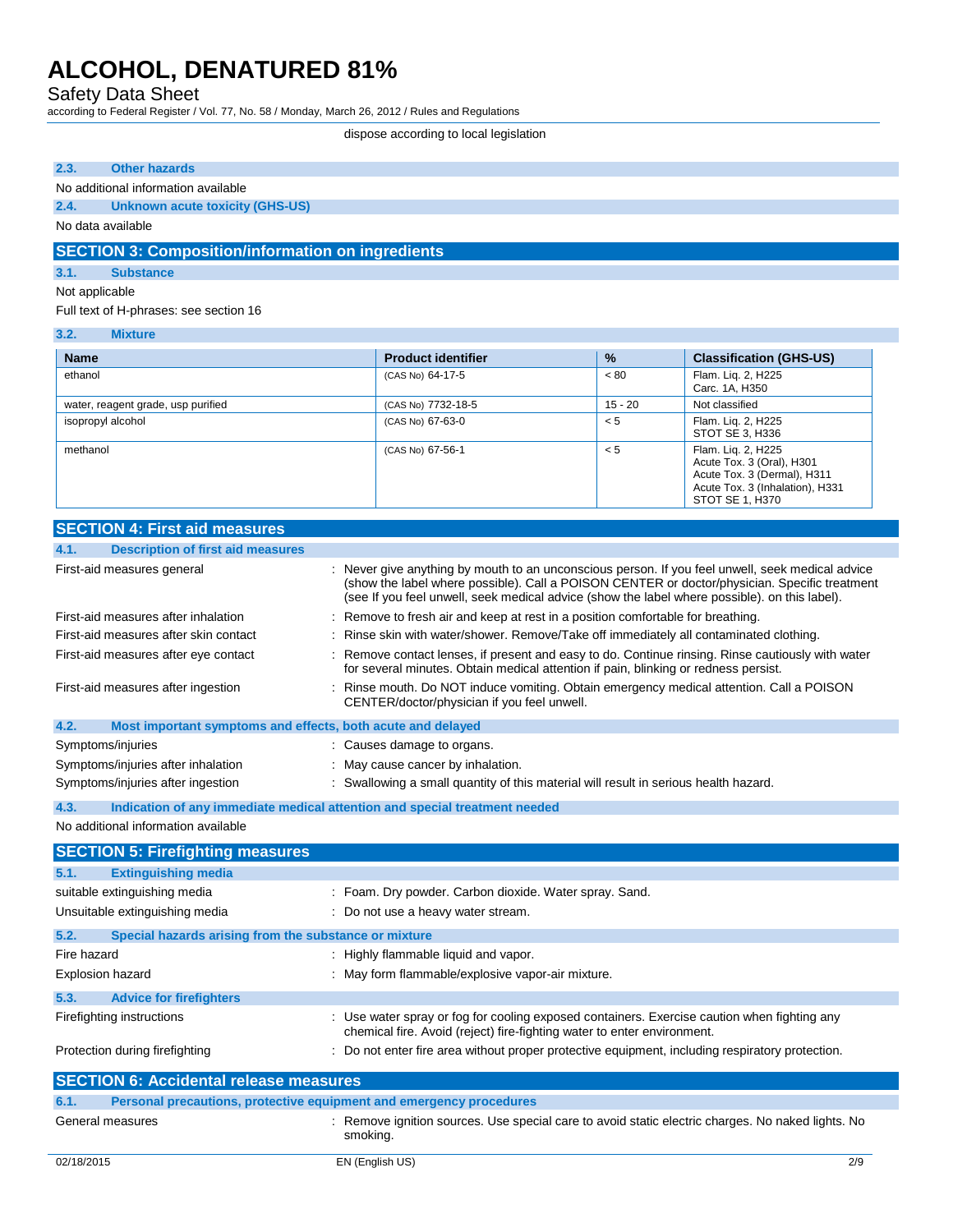Safety Data Sheet

according to Federal Register / Vol. 77, No. 58 / Monday, March 26, 2012 / Rules and Regulations

| 6.1.1.                                                                                                  | For non-emergency personnel                          |                                                                                                                                                   |
|---------------------------------------------------------------------------------------------------------|------------------------------------------------------|---------------------------------------------------------------------------------------------------------------------------------------------------|
| Emergency procedures                                                                                    |                                                      | : Evacuate unnecessary personnel.                                                                                                                 |
| 6.1.2.                                                                                                  | For emergency responders                             |                                                                                                                                                   |
| Protective equipment                                                                                    |                                                      | : Equip cleanup crew with proper protection. Avoid breathing dust/fume/gas/mist/vapors/spray.                                                     |
| Emergency procedures                                                                                    |                                                      | : Ventilate area.                                                                                                                                 |
| 6.2.                                                                                                    | <b>Environmental precautions</b>                     |                                                                                                                                                   |
| Prevent entry to sewers and public waters. Notify authorities if liquid enters sewers or public waters. |                                                      |                                                                                                                                                   |
| 6.3.                                                                                                    | Methods and material for containment and cleaning up |                                                                                                                                                   |
| Methods for cleaning up                                                                                 |                                                      | : Soak up spills with inert solids, such as clay or diatomaceous earth as soon as possible. Collect<br>spillage. Store away from other materials. |
|                                                                                                         |                                                      |                                                                                                                                                   |

## **6.4. Reference to other sections**

See Heading 8. Exposure controls and personal protection.

| <b>SECTION 7: Handling and storage</b>                               |                                                                                                                                                                                                                                                                                                                                                                                                                    |
|----------------------------------------------------------------------|--------------------------------------------------------------------------------------------------------------------------------------------------------------------------------------------------------------------------------------------------------------------------------------------------------------------------------------------------------------------------------------------------------------------|
| 7.1.<br><b>Precautions for safe handling</b>                         |                                                                                                                                                                                                                                                                                                                                                                                                                    |
| Additional hazards when processed                                    | : Handle empty containers with care because residual vapors are flammable.                                                                                                                                                                                                                                                                                                                                         |
| Precautions for safe handling                                        | : Wash hands and other exposed areas with mild soap and water before eat, drink or smoke and<br>when leaving work. Provide good ventilation in process area to prevent formation of vapor. No<br>naked lights. No smoking. Use only non-sparking tools. Obtain special instructions before use.<br>Do not handle until all safety precautions have been read and understood. Do not breathe<br>mist/vapours/spray. |
| Hygiene measures                                                     | : Do not eat, drink or smoke when using this product.                                                                                                                                                                                                                                                                                                                                                              |
| 7.2.<br>Conditions for safe storage, including any incompatibilities |                                                                                                                                                                                                                                                                                                                                                                                                                    |
| Technical measures                                                   | : Proper grounding procedures to avoid static electricity should be followed. Ground/bond<br>container and receiving equipment. Use explosion-proof electrical/lighting equipment.                                                                                                                                                                                                                                 |
| Storage conditions                                                   | : Keep only in the original container in a cool, well ventilated place away from : Keep in fireproof<br>place. Keep container tightly closed.                                                                                                                                                                                                                                                                      |
| Incompatible products                                                | : Strong bases, strong acids.                                                                                                                                                                                                                                                                                                                                                                                      |
| Incompatible materials                                               | : Sources of ignition. Direct sunlight. Heat sources.                                                                                                                                                                                                                                                                                                                                                              |

### **7.3. Specific end use(s)**

No additional information available

## **SECTION 8: Exposure controls/personal protection**

## **8.1. Control parameters**

| isopropyl alcohol $(67-63-0)$ |                  |           |
|-------------------------------|------------------|-----------|
| USA ACGIH                     | ACGIH TWA (ppm)  | $200$ ppm |
| USA ACGIH                     | ACGIH STEL (ppm) | $200$ ppm |

| methanol (67-56-1) |                  |         |
|--------------------|------------------|---------|
| USA ACGIH          | ACGIH TWA (ppm)  | 200 ppm |
| USA ACGIH          | ACGIH STEL (ppm) | 200 ppm |

| 8.2.           | <b>Exposure controls</b>                                                                                                                                                                                                                                                                                                                                                             |                                                                                                             |
|----------------|--------------------------------------------------------------------------------------------------------------------------------------------------------------------------------------------------------------------------------------------------------------------------------------------------------------------------------------------------------------------------------------|-------------------------------------------------------------------------------------------------------------|
|                | Personal protective equipment                                                                                                                                                                                                                                                                                                                                                        | : Avoid all unnecessary exposure.                                                                           |
|                | Hand protection                                                                                                                                                                                                                                                                                                                                                                      | : Wear protective gloves.                                                                                   |
| Eye protection |                                                                                                                                                                                                                                                                                                                                                                                      | : Chemical goggles or safety glasses.                                                                       |
|                | Respiratory protection                                                                                                                                                                                                                                                                                                                                                               | : Where exposure through inhalation may occur from use, respiratory protection equipment is<br>recommended. |
|                | Other information                                                                                                                                                                                                                                                                                                                                                                    | : When using, do not eat, drink or smoke.                                                                   |
|                | $\overline{O}$ $\overline{O}$ $\overline{O}$ $\overline{O}$ $\overline{O}$ $\overline{O}$ $\overline{O}$ $\overline{O}$ $\overline{O}$ $\overline{O}$ $\overline{O}$ $\overline{O}$ $\overline{O}$ $\overline{O}$ $\overline{O}$ $\overline{O}$ $\overline{O}$ $\overline{O}$ $\overline{O}$ $\overline{O}$ $\overline{O}$ $\overline{O}$ $\overline{O}$ $\overline{O}$ $\overline{$ |                                                                                                             |

| <b>SECTION 9: Physical and chemical properties</b> |                                                       |     |
|----------------------------------------------------|-------------------------------------------------------|-----|
| 9.1.                                               | Information on basic physical and chemical properties |     |
| Physical state                                     | : Liauid                                              |     |
| Color                                              | : Colorless.                                          |     |
| Odor                                               | : characteristic.                                     |     |
| 02/18/2015                                         | EN (English US)                                       | 3/9 |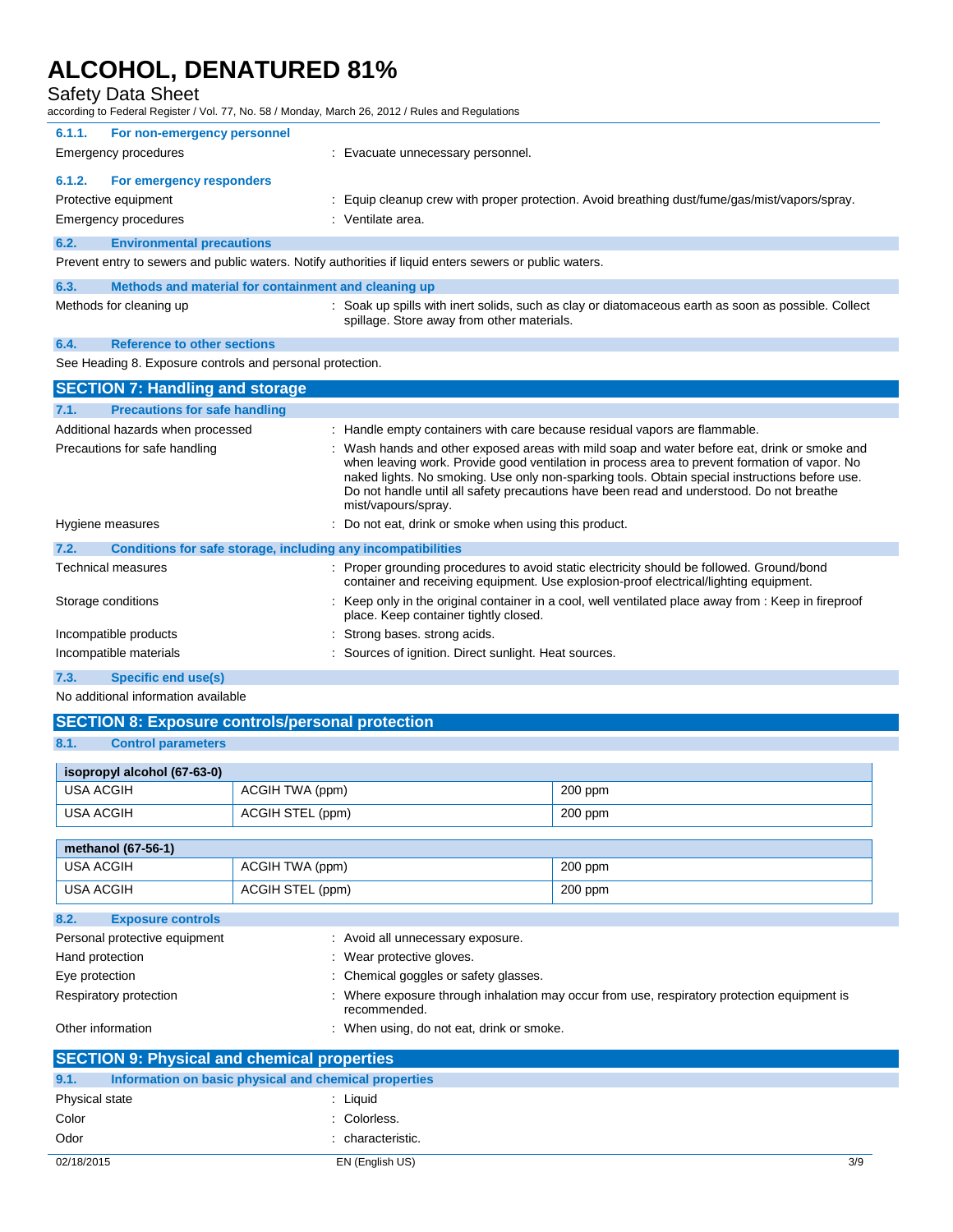## Safety Data Sheet

according to Federal Register / Vol. 77, No. 58 / Monday, March 26, 2012 / Rules and Regulations

| Odor threshold                              | No data available |
|---------------------------------------------|-------------------|
| рH                                          | No data available |
| Relative evaporation rate (butyl acetate=1) | No data available |
| Melting point                               | No data available |
| Freezing point                              | No data available |
| Boiling point                               | No data available |
| Flash point                                 | No data available |
| Self ignition temperature                   | No data available |
| Decomposition temperature                   | No data available |
| Flammability (solid, gas)                   | No data available |
| Vapor pressure                              | No data available |
| Relative vapor density at 20 °C             | No data available |
| Relative density                            | No data available |
| Solubility                                  | No data available |
| Log Pow                                     | No data available |
| Log Kow                                     | No data available |
| Viscosity, kinematic                        | No data available |
| Viscosity, dynamic                          | No data available |
| <b>Explosive properties</b>                 | No data available |
| Oxidizing properties                        | No data available |
| Explosive limits                            | No data available |
|                                             |                   |

**9.2. Other information**

No additional information available

|                  | <b>SECTION 10: Stability and reactivity</b>                                                         |
|------------------|-----------------------------------------------------------------------------------------------------|
| 10.1.            | <b>Reactivity</b>                                                                                   |
|                  | No additional information available                                                                 |
| 10.2.            | <b>Chemical stability</b>                                                                           |
|                  | Not established. Highly flammable liquid and vapor. May form flammable/explosive vapor-air mixture. |
| 10.3.            | <b>Possibility of hazardous reactions</b>                                                           |
| Not established. |                                                                                                     |
| 10.4.            | <b>Conditions to avoid</b>                                                                          |
|                  | Direct sunlight. Extremely high or low temperatures. Open flame.                                    |
| 10.5.            | <b>Incompatible materials</b>                                                                       |
|                  | strong acids. Strong bases.                                                                         |
| 10.6.            | <b>Hazardous decomposition products</b>                                                             |
|                  | fume. Carbon monoxide. Carbon dioxide. May release flammable gases.                                 |
|                  | <b>SECTION 11: Toxicological information</b>                                                        |
| 11.1.            | Information on toxicological effects                                                                |

Acute toxicity **in the case of the case of the case of the case of the case of the case of the case of the case of the case of the case of the case of the case of the case of the case of the case of the case of the case of** 

| ethanol (64-17-5)           |                                                                                                    |  |
|-----------------------------|----------------------------------------------------------------------------------------------------|--|
| LD50 oral rat               | 10740 mg/kg body weight (Rat; Experimental value, Rat; Experimental value)                         |  |
| LD50 dermal rabbit          | $>$ 16000 mg/kg (Rabbit)                                                                           |  |
|                             |                                                                                                    |  |
| isopropyl alcohol (67-63-0) |                                                                                                    |  |
| LD50 oral rat               | 5045 mg/kg (Rat; OECD 401: Acute Oral Toxicity; Experimental value; 5840 mg/kg<br>bodyweight; Rat) |  |
| LD50 dermal rabbit          | 12870 mg/kg (Rabbit; Experimental value; Equivalent or similar to OECD 402; 16.4; Rabbit)          |  |
| LC50 inhalation rat (mg/l)  | 73 mg/l/4h (Rat)                                                                                   |  |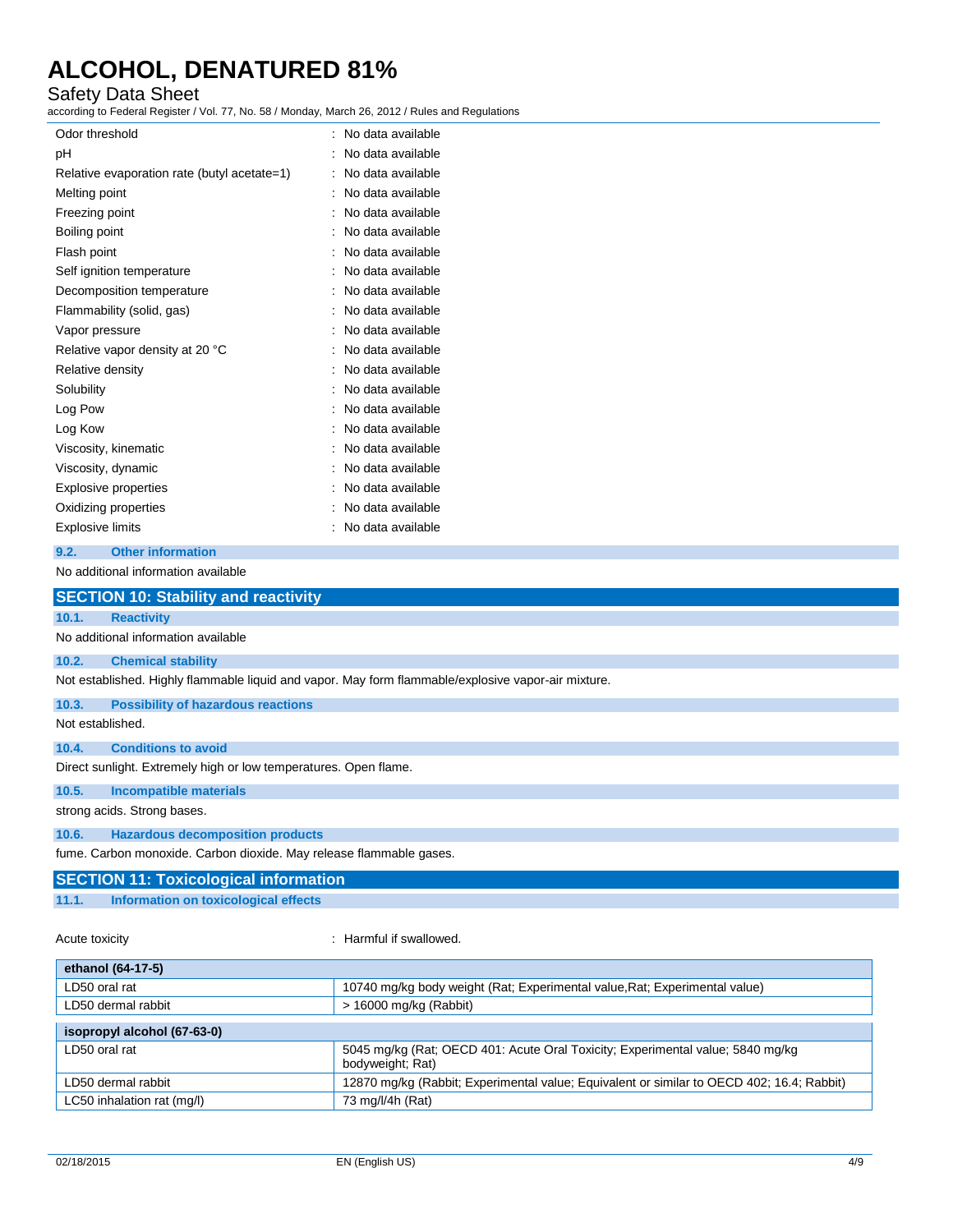## Safety Data Sheet

according to Federal Register / Vol. 77, No. 58 / Monday, March 26, 2012 / Rules and Regulations

| methanol (67-56-1)                |                                                     |
|-----------------------------------|-----------------------------------------------------|
| LD50 oral rat                     | > 5000 mg/kg (1187-2769 mg/kg bodyweight; Rat; Rat) |
| LD50 dermal rabbit                | 15800 mg/kg (Rabbit)                                |
| LC50 inhalation rat (mg/l)        | 85 mg/l/4h (Rat)                                    |
| LC50 inhalation rat (ppm)         | 64000 ppm/4h (Rat)                                  |
| Skin corrosion/irritation         | : Not classified                                    |
| Serious eye damage/irritation     | : Not classified                                    |
| Respiratory or skin sensitization | : Not classified                                    |
| Germ cell mutagenicity            | : Not classified                                    |
| Carcinogenicity                   | : May cause cancer.                                 |
| ethanol (64-17-5)                 |                                                     |
| IARC group                        | - Carcinogenic to Humans                            |

| isopropyl alcohol (67-63-0)                            |                                                                                         |
|--------------------------------------------------------|-----------------------------------------------------------------------------------------|
| IARC group                                             | 3 - Not Classifiable                                                                    |
| Reproductive toxicity                                  | Not classified                                                                          |
| Specific target organ toxicity (single exposure)       | : Causes damage to organs.                                                              |
| Specific target organ toxicity (repeated<br>exposure)  | Not classified                                                                          |
| Aspiration hazard                                      | Not classified                                                                          |
| Potential Adverse human health effects and<br>symptoms | Based on available data, the classification criteria are not met. Harmful if swallowed. |
| Symptoms/injuries after inhalation                     | : May cause cancer by inhalation.                                                       |
| Symptoms/injuries after ingestion                      | Swallowing a small quantity of this material will result in serious health hazard.      |

# **SECTION 12: Ecological information**

**12.1. Toxicity**

| ethanol (64-17-5)                         |                                                               |
|-------------------------------------------|---------------------------------------------------------------|
| LC50 fish 1                               | 14200 mg/l (96 h; Pimephales promelas; Nominal concentration) |
| EC50 Daphnia 1                            | 9300 mg/l (48 h; Daphnia magna)                               |
| LC50 fish 2                               | 13000 mg/l 96 h; Salmo gairdneri (Oncorhynchus mykiss)        |
| EC50 Daphnia 2                            | 10800 mg/l (24 h; Daphnia magna)                              |
| Threshold limit other aquatic organisms 1 | 65 mg/l (72 h; Protozoa)                                      |
| Threshold limit algae 1                   | 1450 mg/l (192 h; Microcystis aeruginosa; Growth rate)        |
| Threshold limit algae 2                   | 5000 mg/l (168 h; Scenedesmus quadricauda; Growth rate)       |
| isopropyl alcohol (67-63-0)               |                                                               |
| LC50 fish 1                               | 4200 mg/l (96 h; Rasbora heteromorpha; Flow-through system)   |
| EC50 Daphnia 1                            | > 10000 mg/l (48 h; Daphnia magna)                            |
| LC50 fish 2                               | 9640 mg/l (96 h; Pimephales promelas; Lethal)                 |
| EC50 Daphnia 2                            | 13299 mg/l (48 h; Daphnia magna)                              |
| Threshold limit algae 1                   | > 1000 mg/l (72 h; Scenedesmus subspicatus; Growth rate)      |
| Threshold limit algae 2                   | 1800 mg/l (72 h; Algae; Cell numbers)                         |
| methanol (67-56-1)                        |                                                               |
| LC50 fish 1                               | 15400 mg/l (96 h; Lepomis macrochirus; Lethal)                |
| EC50 Daphnia 1                            | > 10000 mg/l (48 h; Daphnia magna; Lethal)                    |
| LC50 fish 2                               | 10800 mg/l 96 h; Salmo gairdneri (Oncorhynchus mykiss)        |
| EC50 Daphnia 2                            | 24500 mg/l (48 h; Daphnia magna)                              |
| Threshold limit other aquatic organisms 1 | 6600 mg/l (16 h; Pseudomonas putida)                          |
| Threshold limit algae 1                   | 530 mg/l (192 h; Microcystis aeruginosa)                      |
| Threshold limit algae 2                   | 8000 mg/l (168 h; Scenedesmus quadricauda)                    |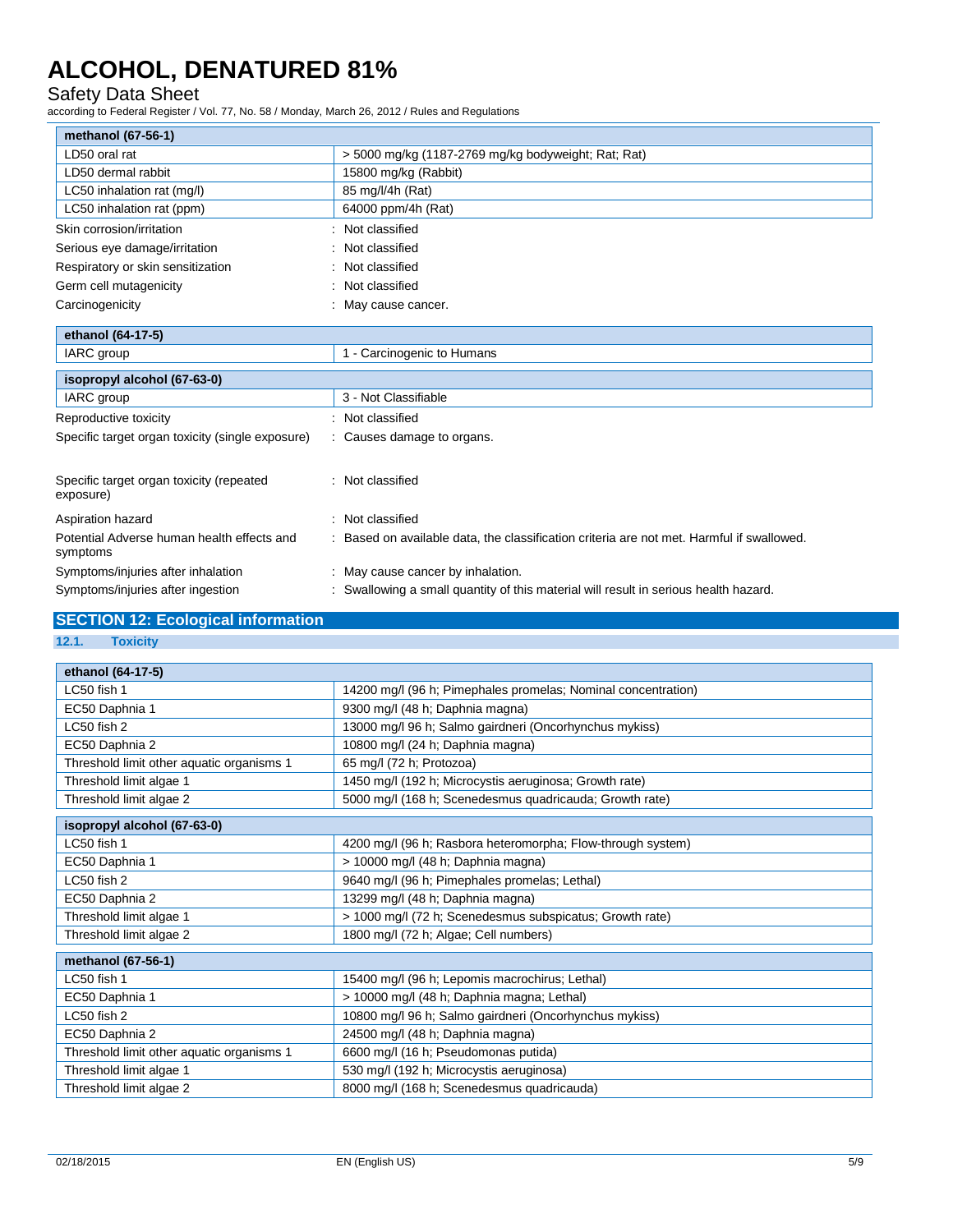Safety Data Sheet

according to Federal Register / Vol. 77, No. 58 / Monday, March 26, 2012 / Rules and Regulations

| 12.2.<br><b>Persistence and degradability</b> |                                                                                                                                                                           |  |
|-----------------------------------------------|---------------------------------------------------------------------------------------------------------------------------------------------------------------------------|--|
| <b>ALCOHOL, DENATURED 81%</b>                 |                                                                                                                                                                           |  |
| Persistence and degradability                 | Not established.                                                                                                                                                          |  |
| ethanol (64-17-5)                             |                                                                                                                                                                           |  |
| Persistence and degradability                 | Readily biodegradable in water. Biodegradable in the soil. No (test) data on mobility of the<br>substance available.                                                      |  |
| Biochemical oxygen demand (BOD)               | 0.8 - 0.967 g O <sup>2</sup> /g substance                                                                                                                                 |  |
| Chemical oxygen demand (COD)                  | 1.70 g O <sup>2</sup> /g substance                                                                                                                                        |  |
| ThOD                                          | 2.10 g O <sup>2</sup> /g substance                                                                                                                                        |  |
| BOD (% of ThOD)                               | 0.43 % ThOD                                                                                                                                                               |  |
| isopropyl alcohol (67-63-0)                   |                                                                                                                                                                           |  |
| Persistence and degradability                 | Readily biodegradable in water. Biodegradable in the soil. Biodegradable in the soil under<br>anaerobic conditions. No (test)data on mobility of the substance available. |  |
| Biochemical oxygen demand (BOD)               | 1.19 g O <sup>2</sup> /g substance                                                                                                                                        |  |
| Chemical oxygen demand (COD)                  | 2.23 g O <sup>2</sup> /g substance                                                                                                                                        |  |
| <b>ThOD</b>                                   | 2.40 g O <sup>2</sup> /g substance                                                                                                                                        |  |
| BOD (% of ThOD)                               | 0.49 % ThOD                                                                                                                                                               |  |
| methanol (67-56-1)                            |                                                                                                                                                                           |  |
| Persistence and degradability                 | Readily biodegradable in water. Biodegradable in the soil.                                                                                                                |  |
| Biochemical oxygen demand (BOD)               | 0.6 - 1.12 g O <sup>2</sup> /g substance                                                                                                                                  |  |
| Chemical oxygen demand (COD)                  | 1.42 g O <sup>2</sup> /g substance                                                                                                                                        |  |
| ThOD                                          | 1.5 g O <sup>2</sup> /g substance                                                                                                                                         |  |
| BOD (% of ThOD)                               | 0.8 % ThOD                                                                                                                                                                |  |
| 12.3.<br><b>Bioaccumulative potential</b>     |                                                                                                                                                                           |  |
| <b>ALCOHOL, DENATURED 81%</b>                 |                                                                                                                                                                           |  |
| Bioaccumulative potential                     | Not established.                                                                                                                                                          |  |
| ethanol (64-17-5)                             |                                                                                                                                                                           |  |
| Log Pow                                       | -0.31 (Experimental value)                                                                                                                                                |  |
| Bioaccumulative potential                     | Low potential for bioaccumulation (Log Kow $<$ 4).                                                                                                                        |  |
| isopropyl alcohol (67-63-0)                   |                                                                                                                                                                           |  |
| Log Pow                                       | 0.05 (Experimental value)                                                                                                                                                 |  |
| Bioaccumulative potential                     | Low potential for bioaccumulation (Log Kow < 4).                                                                                                                          |  |
|                                               |                                                                                                                                                                           |  |
| methanol (67-56-1)                            |                                                                                                                                                                           |  |
| BCF fish 1                                    | < 10 (Leuciscus idus)<br>-0.77 (Experimental value; Other, Experimental value; Other)                                                                                     |  |
| Log Pow<br>Bioaccumulative potential          | Low potential for bioaccumulation (BCF < 500).                                                                                                                            |  |
|                                               |                                                                                                                                                                           |  |
| <b>Mobility in soil</b><br>12.4.              |                                                                                                                                                                           |  |
| ethanol (64-17-5)                             |                                                                                                                                                                           |  |
| Surface tension                               | 0.022 N/m (20 °C)                                                                                                                                                         |  |
| isopropyl alcohol (67-63-0)                   |                                                                                                                                                                           |  |
| Surface tension                               | 0.021 N/m (25 $^{\circ}$ C)                                                                                                                                               |  |
|                                               |                                                                                                                                                                           |  |
| methanol (67-56-1)                            |                                                                                                                                                                           |  |
| Surface tension                               | 0.023 N/m (20 $°C$ )                                                                                                                                                      |  |
| 12.5.<br><b>Other adverse effects</b>         |                                                                                                                                                                           |  |
| Other information                             | : Avoid release to the environment.                                                                                                                                       |  |
|                                               |                                                                                                                                                                           |  |
| <b>SECTION 13: Disposal considerations</b>    |                                                                                                                                                                           |  |
| 13.1.<br><b>Waste treatment methods</b>       |                                                                                                                                                                           |  |
| Waste disposal recommendations                | : Dispose in a safe manner in accordance with local/national regulations.                                                                                                 |  |
| Additional information                        | : Handle empty containers with care because residual vapors are flammable.                                                                                                |  |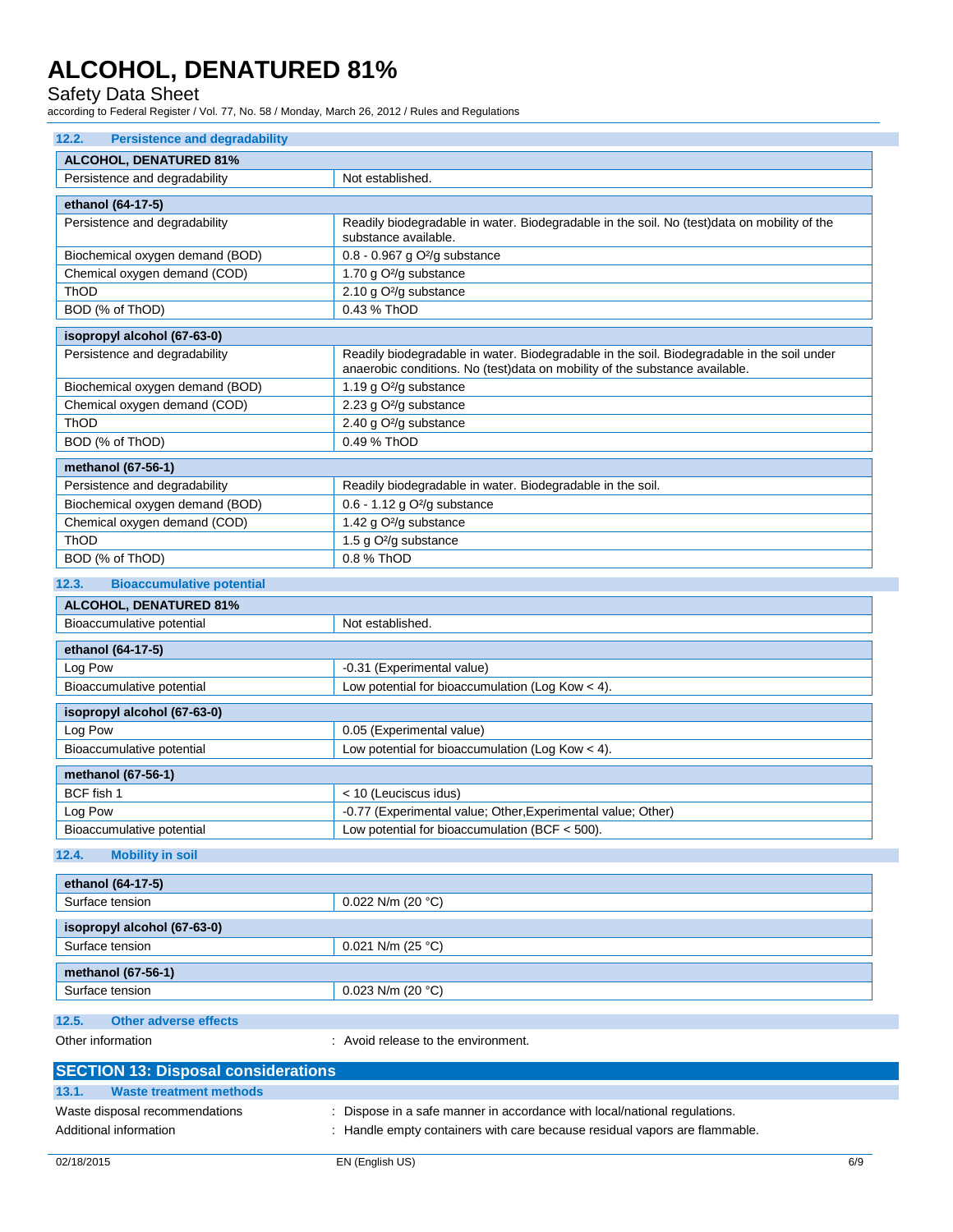Safety Data Sheet

according to Federal Register / Vol. 77, No. 58 / Monday, March 26, 2012 / Rules and Regulations

| Ecology - waste materials                                                                                                                  | : Avoid release to the environment.                                                                                                                                                                                                                                                                                                                                                                                                                                                                                                                                                                                                                                                                                                                                                                                                                                                                                                                |  |
|--------------------------------------------------------------------------------------------------------------------------------------------|----------------------------------------------------------------------------------------------------------------------------------------------------------------------------------------------------------------------------------------------------------------------------------------------------------------------------------------------------------------------------------------------------------------------------------------------------------------------------------------------------------------------------------------------------------------------------------------------------------------------------------------------------------------------------------------------------------------------------------------------------------------------------------------------------------------------------------------------------------------------------------------------------------------------------------------------------|--|
| <b>SECTION 14: Transport information</b>                                                                                                   |                                                                                                                                                                                                                                                                                                                                                                                                                                                                                                                                                                                                                                                                                                                                                                                                                                                                                                                                                    |  |
| In accordance with DOT                                                                                                                     |                                                                                                                                                                                                                                                                                                                                                                                                                                                                                                                                                                                                                                                                                                                                                                                                                                                                                                                                                    |  |
| Transport document description                                                                                                             | : UN1170 Ethanol solutions, 3, II                                                                                                                                                                                                                                                                                                                                                                                                                                                                                                                                                                                                                                                                                                                                                                                                                                                                                                                  |  |
| UN-No.(DOT)                                                                                                                                | : 1170                                                                                                                                                                                                                                                                                                                                                                                                                                                                                                                                                                                                                                                                                                                                                                                                                                                                                                                                             |  |
| DOT NA no.                                                                                                                                 | : UN1170                                                                                                                                                                                                                                                                                                                                                                                                                                                                                                                                                                                                                                                                                                                                                                                                                                                                                                                                           |  |
| DOT Proper Shipping Name                                                                                                                   | : Ethanol solutions                                                                                                                                                                                                                                                                                                                                                                                                                                                                                                                                                                                                                                                                                                                                                                                                                                                                                                                                |  |
| Department of Transportation (DOT) Hazard<br>Classes                                                                                       | : 3 - Class 3 - Flammable and combustible liquid 49 CFR 173.120                                                                                                                                                                                                                                                                                                                                                                                                                                                                                                                                                                                                                                                                                                                                                                                                                                                                                    |  |
| Hazard labels (DOT)                                                                                                                        | : 3 - Flammable liquid                                                                                                                                                                                                                                                                                                                                                                                                                                                                                                                                                                                                                                                                                                                                                                                                                                                                                                                             |  |
|                                                                                                                                            |                                                                                                                                                                                                                                                                                                                                                                                                                                                                                                                                                                                                                                                                                                                                                                                                                                                                                                                                                    |  |
| Packing group (DOT)                                                                                                                        | : II - Medium Danger                                                                                                                                                                                                                                                                                                                                                                                                                                                                                                                                                                                                                                                                                                                                                                                                                                                                                                                               |  |
| DOT Special Provisions (49 CFR 172.102)                                                                                                    | : 24 - Alcoholic beverages containing more than 70 percent alcohol by volume must be<br>transported as materials in Packing Group II. Alcoholic beverages containing more than 24<br>percent but not more than 70 percent alcohol by volume must be transported as materials in<br>Packing Group III.<br>IB2 - Authorized IBCs: Metal (31A, 31B and 31N); Rigid plastics (31H1 and 31H2); Composite<br>(31HZ1). Additional Requirement: Only liquids with a vapor pressure less than or equal to 110<br>kPa at 50 C (1.1 bar at 122 F), or 130 kPa at 55 C (1.3 bar at 131 F) are authorized.<br>T4 - 2.65 178.274(d)(2) Normal 178.275(d)(3)<br>TP1 - The maximum degree of filling must not exceed the degree of filling determined by the<br>following: Degree of filling = $97/1 + a$ (tr - tf) Where: tr is the maximum mean bulk temperature<br>during transport, and if is the temperature in degrees celsius of the liquid during filling. |  |
| DOT Packaging Exceptions (49 CFR 173.xxx)                                                                                                  | : $4b,150$                                                                                                                                                                                                                                                                                                                                                                                                                                                                                                                                                                                                                                                                                                                                                                                                                                                                                                                                         |  |
| DOT Packaging Non Bulk (49 CFR 173.xxx)                                                                                                    | : 202                                                                                                                                                                                                                                                                                                                                                                                                                                                                                                                                                                                                                                                                                                                                                                                                                                                                                                                                              |  |
| DOT Packaging Bulk (49 CFR 173.xxx)                                                                                                        | : 242                                                                                                                                                                                                                                                                                                                                                                                                                                                                                                                                                                                                                                                                                                                                                                                                                                                                                                                                              |  |
| DOT Quantity Limitations Passenger aircraft/rail : 5 L<br>(49 CFR 173.27)                                                                  |                                                                                                                                                                                                                                                                                                                                                                                                                                                                                                                                                                                                                                                                                                                                                                                                                                                                                                                                                    |  |
| DOT Quantity Limitations Cargo aircraft only (49 : 60 L<br>CFR 175.75)                                                                     |                                                                                                                                                                                                                                                                                                                                                                                                                                                                                                                                                                                                                                                                                                                                                                                                                                                                                                                                                    |  |
| DOT Vessel Stowage Location                                                                                                                | : A - The material may be stowed "on deck" or "under deck" on a cargo vessel and on a<br>passenger vessel.                                                                                                                                                                                                                                                                                                                                                                                                                                                                                                                                                                                                                                                                                                                                                                                                                                         |  |
| <b>Additional information</b>                                                                                                              |                                                                                                                                                                                                                                                                                                                                                                                                                                                                                                                                                                                                                                                                                                                                                                                                                                                                                                                                                    |  |
| Other information                                                                                                                          | : No supplementary information available.                                                                                                                                                                                                                                                                                                                                                                                                                                                                                                                                                                                                                                                                                                                                                                                                                                                                                                          |  |
| <b>ADR</b>                                                                                                                                 |                                                                                                                                                                                                                                                                                                                                                                                                                                                                                                                                                                                                                                                                                                                                                                                                                                                                                                                                                    |  |
| Transport document description                                                                                                             | : UN N/A                                                                                                                                                                                                                                                                                                                                                                                                                                                                                                                                                                                                                                                                                                                                                                                                                                                                                                                                           |  |
| Packing group (ADR)                                                                                                                        | : N/A                                                                                                                                                                                                                                                                                                                                                                                                                                                                                                                                                                                                                                                                                                                                                                                                                                                                                                                                              |  |
| Hazard identification number (Kemler No.)                                                                                                  | : N/A                                                                                                                                                                                                                                                                                                                                                                                                                                                                                                                                                                                                                                                                                                                                                                                                                                                                                                                                              |  |
| Classification code (ADR)                                                                                                                  | : N/A                                                                                                                                                                                                                                                                                                                                                                                                                                                                                                                                                                                                                                                                                                                                                                                                                                                                                                                                              |  |
| <b>Transport by sea</b>                                                                                                                    |                                                                                                                                                                                                                                                                                                                                                                                                                                                                                                                                                                                                                                                                                                                                                                                                                                                                                                                                                    |  |
| No additional information available                                                                                                        |                                                                                                                                                                                                                                                                                                                                                                                                                                                                                                                                                                                                                                                                                                                                                                                                                                                                                                                                                    |  |
| <b>Air transport</b>                                                                                                                       |                                                                                                                                                                                                                                                                                                                                                                                                                                                                                                                                                                                                                                                                                                                                                                                                                                                                                                                                                    |  |
| No additional information available                                                                                                        |                                                                                                                                                                                                                                                                                                                                                                                                                                                                                                                                                                                                                                                                                                                                                                                                                                                                                                                                                    |  |
| <b>SECTION 15: Regulatory information</b>                                                                                                  |                                                                                                                                                                                                                                                                                                                                                                                                                                                                                                                                                                                                                                                                                                                                                                                                                                                                                                                                                    |  |
| 15.1. US Federal regulations                                                                                                               |                                                                                                                                                                                                                                                                                                                                                                                                                                                                                                                                                                                                                                                                                                                                                                                                                                                                                                                                                    |  |
| ethanol (64-17-5)                                                                                                                          |                                                                                                                                                                                                                                                                                                                                                                                                                                                                                                                                                                                                                                                                                                                                                                                                                                                                                                                                                    |  |
| Listed on the United States TSCA (Toxic Substances Control Act) inventory                                                                  |                                                                                                                                                                                                                                                                                                                                                                                                                                                                                                                                                                                                                                                                                                                                                                                                                                                                                                                                                    |  |
| isopropyl alcohol (67-63-0)                                                                                                                |                                                                                                                                                                                                                                                                                                                                                                                                                                                                                                                                                                                                                                                                                                                                                                                                                                                                                                                                                    |  |
| Listed on the United States TSCA (Toxic Substances Control Act) inventory<br>Listed on SARA Section 313 (Specific toxic chemical listings) |                                                                                                                                                                                                                                                                                                                                                                                                                                                                                                                                                                                                                                                                                                                                                                                                                                                                                                                                                    |  |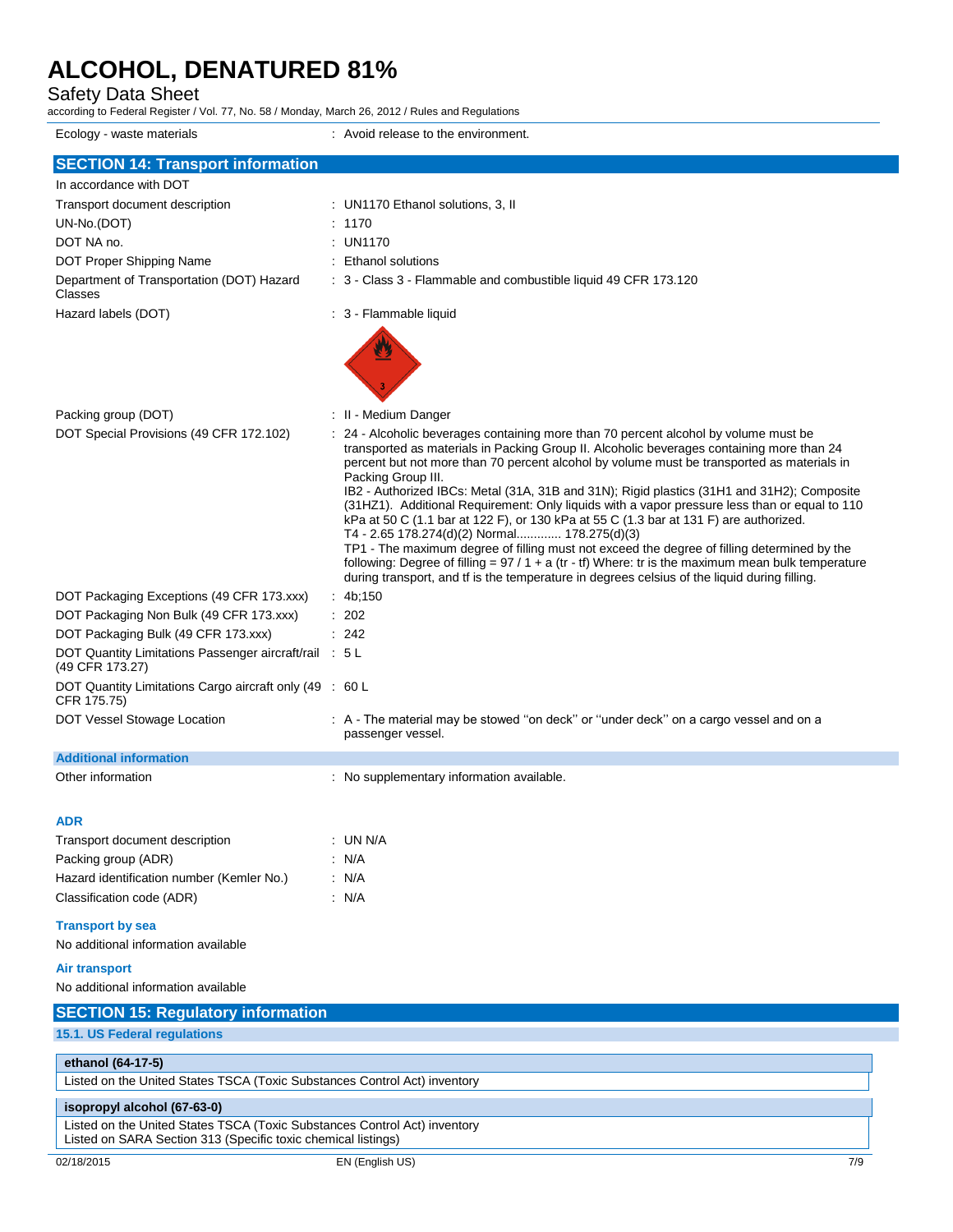## Safety Data Sheet

according to Federal Register / Vol. 77, No. 58 / Monday, March 26, 2012 / Rules and Regulations

| water, reagent grade, usp purified (7732-18-5)                                                                                             |         |
|--------------------------------------------------------------------------------------------------------------------------------------------|---------|
| Listed on the United States TSCA (Toxic Substances Control Act) inventory                                                                  |         |
| methanol (67-56-1)                                                                                                                         |         |
| Listed on the United States TSCA (Toxic Substances Control Act) inventory<br>Listed on SARA Section 313 (Specific toxic chemical listings) |         |
| RQ (Reportable quantity, section 304 of EPA's<br>List of Lists):                                                                           | 5000 lb |

#### **15.2. International regulations**

### **CANADA**

No additional information available

#### **EU-Regulations**

No additional information available

### **Classification according to Regulation (EC) No. 1272/2008 [CLP]**

**Classification according to Directive 67/548/EEC or 1999/45/EC**

Not classified

### **15.2.2. National regulations**

## **ethanol (64-17-5)**

Listed on IARC (International Agency for Research on Cancer)

### **15.3. US State regulations**

| methanol (67-56-1)                                          |                                                                   |                                                                              |                                                                         |                                      |
|-------------------------------------------------------------|-------------------------------------------------------------------|------------------------------------------------------------------------------|-------------------------------------------------------------------------|--------------------------------------|
| U.S. - California -<br>Proposition 65 -<br>Carcinogens List | U.S. - California -<br>Proposition 65 -<br>Developmental Toxicity | U.S. - California -<br>Proposition 65 -<br>Reproductive Toxicity -<br>Female | U.S. - California -<br>Proposition 65 -<br>Reproductive Toxicity - Male | No significance risk level<br>(NSRL) |
|                                                             | Yes                                                               |                                                                              |                                                                         |                                      |

## **ethanol (64-17-5)**

U.S. - New Jersey - Right to Know Hazardous Substance List

### **isopropyl alcohol (67-63-0)**

U.S. - New Jersey - Right to Know Hazardous Substance List

### **methanol (67-56-1)**

- U.S. Massachusetts Right To Know List
- U.S. New Jersey Right to Know Hazardous Substance List
- U.S. Pennsylvania RTK (Right to Know) List

# **SECTION 16: Other information**

Other information in the contract of the contract of the contract of the contract of the contract of the contract of the contract of the contract of the contract of the contract of the contract of the contract of the contr

Full text of H-phrases: see section 16:

| Acute Tox. 3 (Dermal)     | Acute toxicity (dermal) Category 3     |
|---------------------------|----------------------------------------|
| Acute Tox. 3 (Inhalation) | Acute toxicity (inhalation) Category 3 |
| Acute Tox. 3 (Oral)       | Acute toxicity (oral) Category 3       |
| Acute Tox. 4 (Oral)       | Acute toxicity (oral) Category 4       |